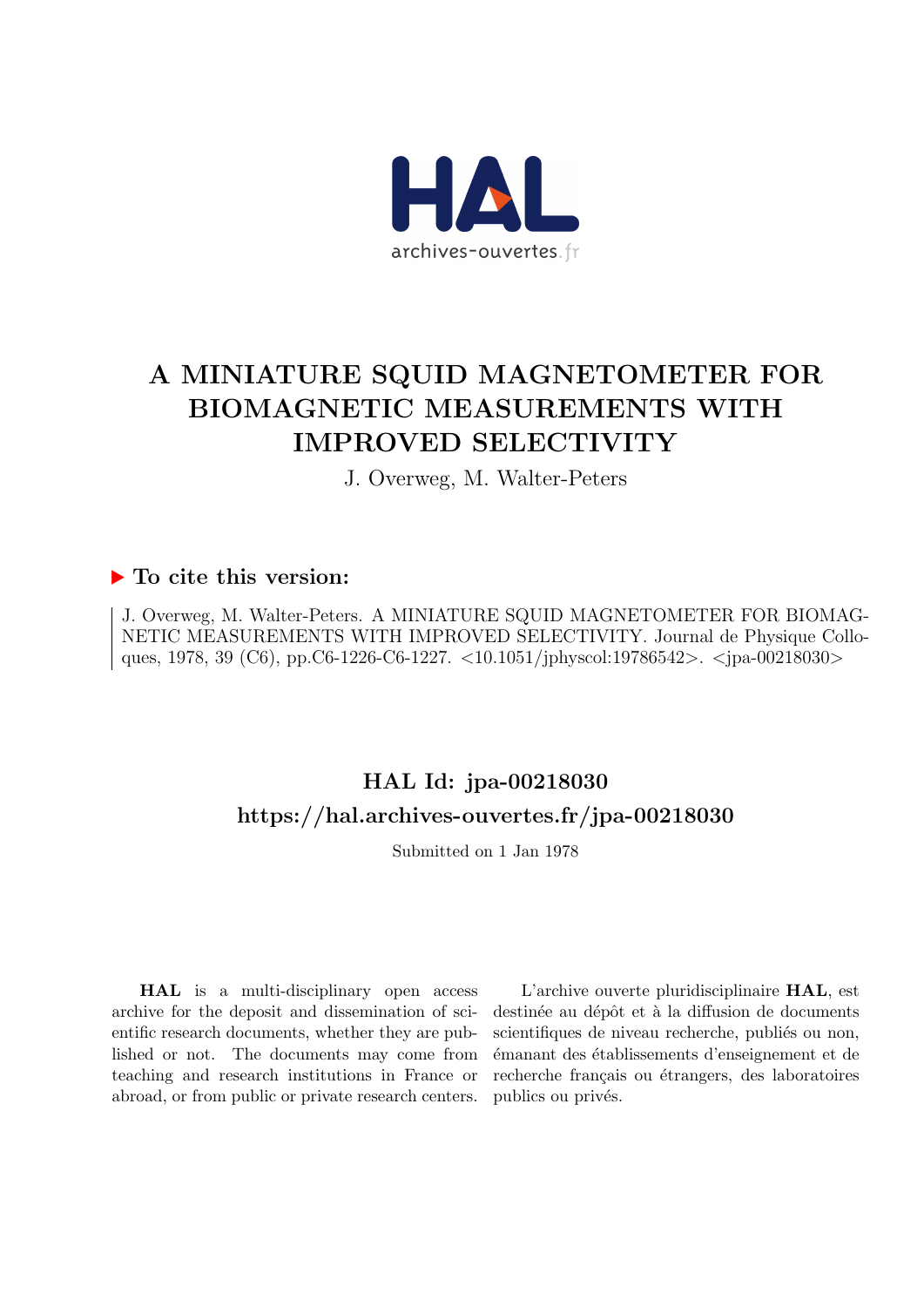### A MINIATURE SQUID MAGNETOMETER FOR BIOMAGNETIC MEASUREMENTS WITH IMPROVED SELECTIVITY

### J.A. Overweg and M.J. Walter-Peters

*Twente University of Technology, P.O. Box 217, Ensohede, The Netherlands* 

Résumé.- La surface effective d'une spire circulaire par rapport à un champ magnétique uniforme est notablement réduite quand elle est située près d'un grand disque supraconducteur. Elle l'est beaucoup moins dans le cas d'une source dipolaire proche. Un arrangement de ce type est utilisé pour construire un petit gradiomètre au premier ordre avec une ligne de base de 3 cm. La sensibilité au champ d'une source proche est comparable à celle d'un gradiomètre au deuxième ordre beaucoup plus grand, mais l'influence des sources parasites est beaucoup moins importante. Un autre avantage de la configuration asymétrique est que son inductance est plus petite que celle d'un gradiomètre conventionnel, de sorte qu'un meilleur transfert de flux au SQUID est possible.

Abstract.- The effective area of a circular wire loop to a uniform field is reduced considerably if it is placed close to a large superconducting disc. The effective area to the field of a nearby magnetic dipole is reduced much less. Such a selective pickup loop is used to construct a small first order gradiometer, with a baseline of 3 cm. Its sensitivity to fields of nearby sources is comparable to that of a much larger symmetric second order gradiometer wheras its sensitivity to inhomogeneous magnetic noise is much less. Another advantage of the unsymmetric configuration is, that it has a smaller selfinductance than a conventional gradiometer, so that a better flux transfer to the SQUID is possible.

INTRODUCTION.- In most SQUID-magnetometer systems the external magnetic fields to be measured are coupled into the SQUID by a fluxtransformer. If the magnetic signal is much smaller than other ambient fields this fluxtransformer has usually the form of a first or second order gradiometer /l/.

In order to obtain the maximum signal to noise ratio the baseline, i.e. the distance between the gradiometer loops, should be as small as possible, provided that the flux coupled into the SQUID remains large compared to its own noise. Hence the S/N ratio will increase on reducing the length of the gradiometer without loss of sensitivity.

A SELECTIVE PICKUP LOOP.- The baseline of a gradiometer can be reduced considerably if it is possible to construct a pickup loop with an effective area that depends on the shape of the external magnetic fields : small for uniform fields and large for the inhomogeneous fields that have to be measured. A small second loop will then be sufficient for nulling the response to uniform fields (figure la) so that inhomogeneous fields will produce a large flux in the SQUID, even when the baseline is very short (figure lb). It will be shown, that the combination of a circular loop of wire close to a large superconducting disc behaves like the selective fluxtransformer loop we need.



Fig. 1 : A gradiometer with one selective pickup loop as seen by a) a uniform magnetic field b) the field of a nearby source.

When a superconducting disc of radius a is placed on the axis of a circular loop of radius r at a distance d the effective area of the loop will be reduced. The effective area of the system to a uniform field along the axis is given by  $/2/$ 

$$
A_{eff} = A_0 + 2(a^2v - \frac{d^2}{v})(1 - (v + \frac{1}{v})
$$
 arccotg v) (1)  
where A<sub>0</sub> is the area of the loop itself and v is  
the positive root of

$$
a^{2}v^{4} + (a^{2} - r^{2} - d^{2})v^{2} - d^{2} = 0
$$
 (2)

Figure 2 presents a graph of eq.(!) for the case that  $\frac{a}{r}$  = 1.6, together with corresponding measurements. The graph also shows the measured effective area of the system for the field of a nearby magnetic dipole. For small values of d/r the effective . area to a uniform field is much smaller than to the